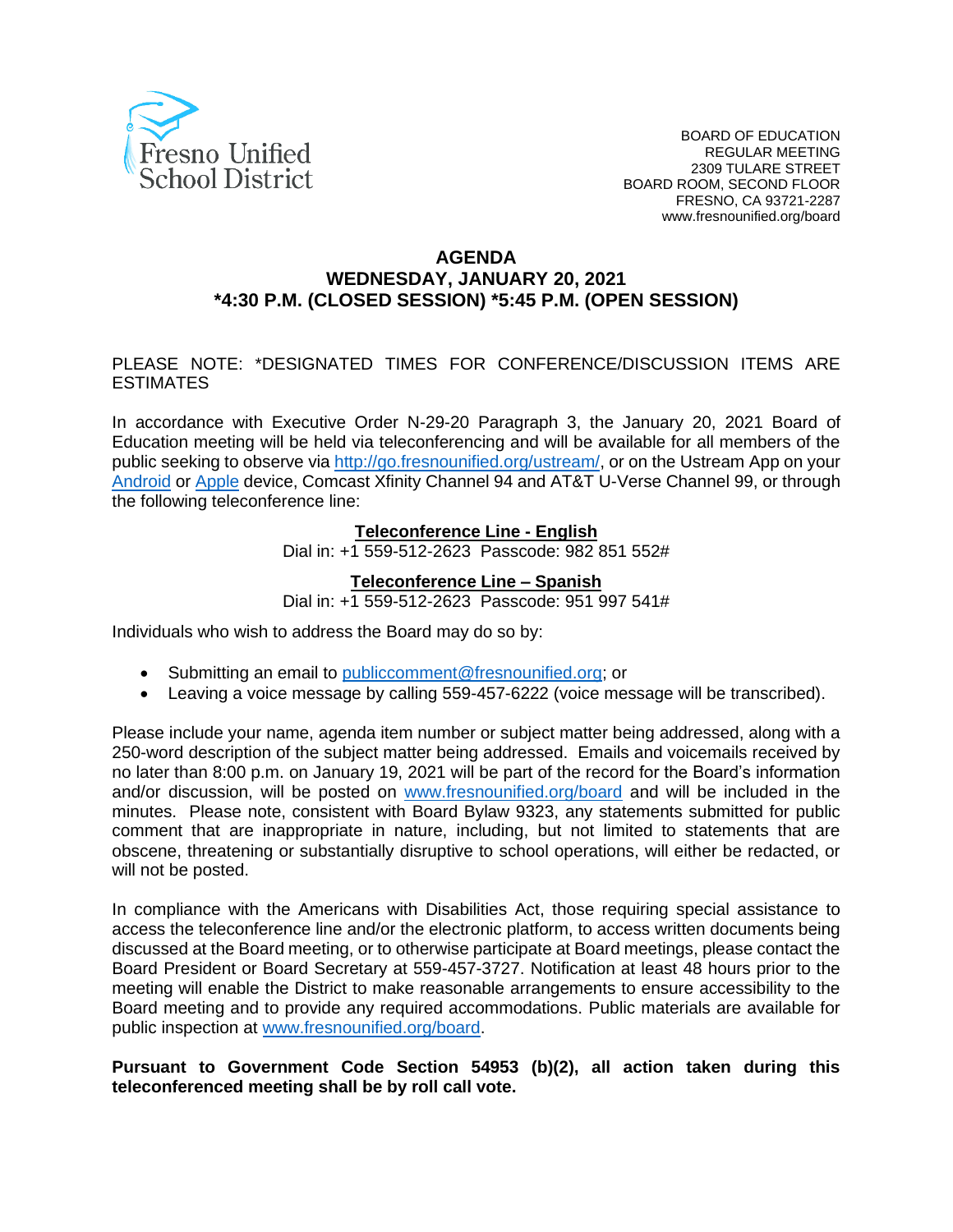#### **\*4:30 P.M**. **CALL** Meeting to Order **OPPORTUNITY** for Public Comment on Closed Session Agenda Items **RECESS** to Cabinet Room for Closed Session to discuss the following:

- 1. Public Employee Performance Evaluation Government Code Section 54957. a. Superintendent
- 2. Student Expulsions Pursuant to Education Code Section 35146.
- 3. Conference with Labor Negotiator (Government Code Section 54957.6); FUSD Negotiator(s): Paul Idsvoog; Employee Organizations(s): FTA, CSEA, Chapter 125, CSEA, Chapter 143, SEIU, Local 521, FASTA/SEIU, Local 521/CTW, CLC, Fresno Unified Building & Construction Trades/FTA; International Association of Machinists and Aerospace Workers (IAMAW), Unrepresented Employees: All Management, Confidential, and Supervisory Employees.
- 4. Public Employee Discipline/Dismissal/Release/Reassignment/Resignation.
- 5. Public Employment/Appointment (Government Code Section 54957).
- 6. Conference with Legal Counsel Anticipated/Pending/Threatened Litigation (Government Code Section 54956.9(d)(2)).
	- a. Potential Case: One (1)

**\*5:45 P.M., RECONVENE** and report action taken during Closed Session, if any.

#### **HEAR Reports from Student Board Representatives**

An opportunity is provided to hear comments/reports from Student Board Representatives from Sunnyside High School. Contact person: Kim Mecum, 457- 3731.

#### **HEAR Report from Superintendent**

#### **BOARD/SUPERINTENDENT COMMUNICATION**

#### **OPPORTUNITY for Public Comment on Consent Agenda Items**

**ALL CONSENT AGENDA** items are considered routine by the Board of Education and will be enacted by one motion. There will be no separate discussion of items unless a Board member so requests, in which event, the item(s) will be considered following approval of the Consent Agenda.

# **A. CONSENT AGENDA**

#### **A-1, APPROVE Personnel List**

Included in the Board binder is the Personnel List, Appendix A, as submitted. The Superintendent recommends approval. Fiscal impact: There is no fiscal impact to the district at this time. Contact person: Paul Idsvoog, telephone 457-3548.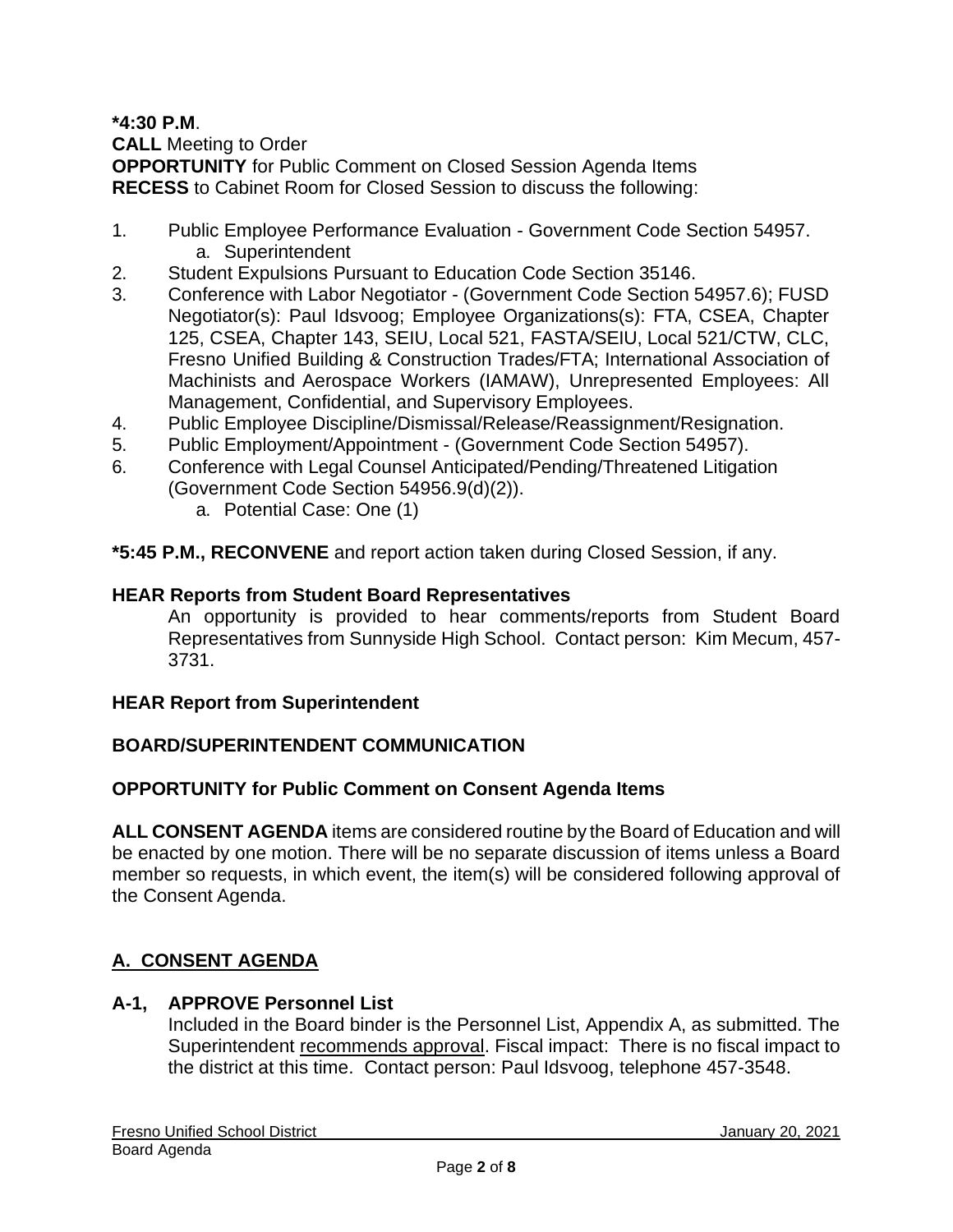## **A-2, ADOPT Resolution Proclaiming the Month of February 2021 as African American History Month**

Included in the Board binders is a resolution proclaiming the month of February 2021 as African America History Month. All schools are encouraged to celebrate the contributions of African Americans throughout the month of February through the use of curricular materials and other school-related activities. The Superintendent recommends adoption. Fiscal impact: There is no fiscal impact to the district at this time. Contact person: David Chavez, telephone 457-3566.

### **A-3, APPROVE Minutes from Prior Meeting**

Included in the Board binder are the draft minutes from the December 16, 2020 Regular Board Meeting. The Superintendent recommends approval. Fiscal impact: There is no fiscal impact to the district at this time. Contact person: Superintendent, Dr. Robert G. Nelson, telephone 457-3884.

#### **A-4, APPROVE Budget Revision No. 3 for Fiscal Year 2020/21**

Included in the Board binders is Budget Revision No. 3 for fiscal year 2020/21. Periodic updates to the district's budget are presented to the Board of Education for approval. Budget Revision No. 3 includes adjustments for updated information and necessary adjustments to support the acceptance of various grant awards. The Superintendent recommends approval. Fiscal impact: As a result, the Unrestricted General Fund Reserve for Economic Uncertainties is estimated at approximately \$116.2 million at June 30, 2021. Contact person: Santino Danisi, telephone 457-6226.

### **A-5, APPROVE the 2020/21 Fresno Unified Career Technical Education Advisory Committee**

Included in the Board binder is a copy of the 2020/21 Career Technical Education (CTE) Advisory Committee Member List for review and approval. The federal Carl D. Perkins Career Technical Education Act requires all career and technical education programs receiving Perkins V funding to include input and involvement from various stakeholders. The committee shall consist of one or more representatives of the general public knowledgeable about the disadvantaged, students, teachers, business, industry, school administration, and the field office of the Employment Development Department (EC 8070).

Additionally, California Education Code specifies that the governing board of each school district participating in a career and technical education (CTE) program shall approve a CTE advisory committee to develop recommendations on the program (s) and to provide a liaison between the district and potential employers.

The CTE Advisory Committee includes representatives from both K-12 (Section 131 funded programs) and Adult Education (Section 132 funded programs) and the business community. The Superintendent recommends approval. Fiscal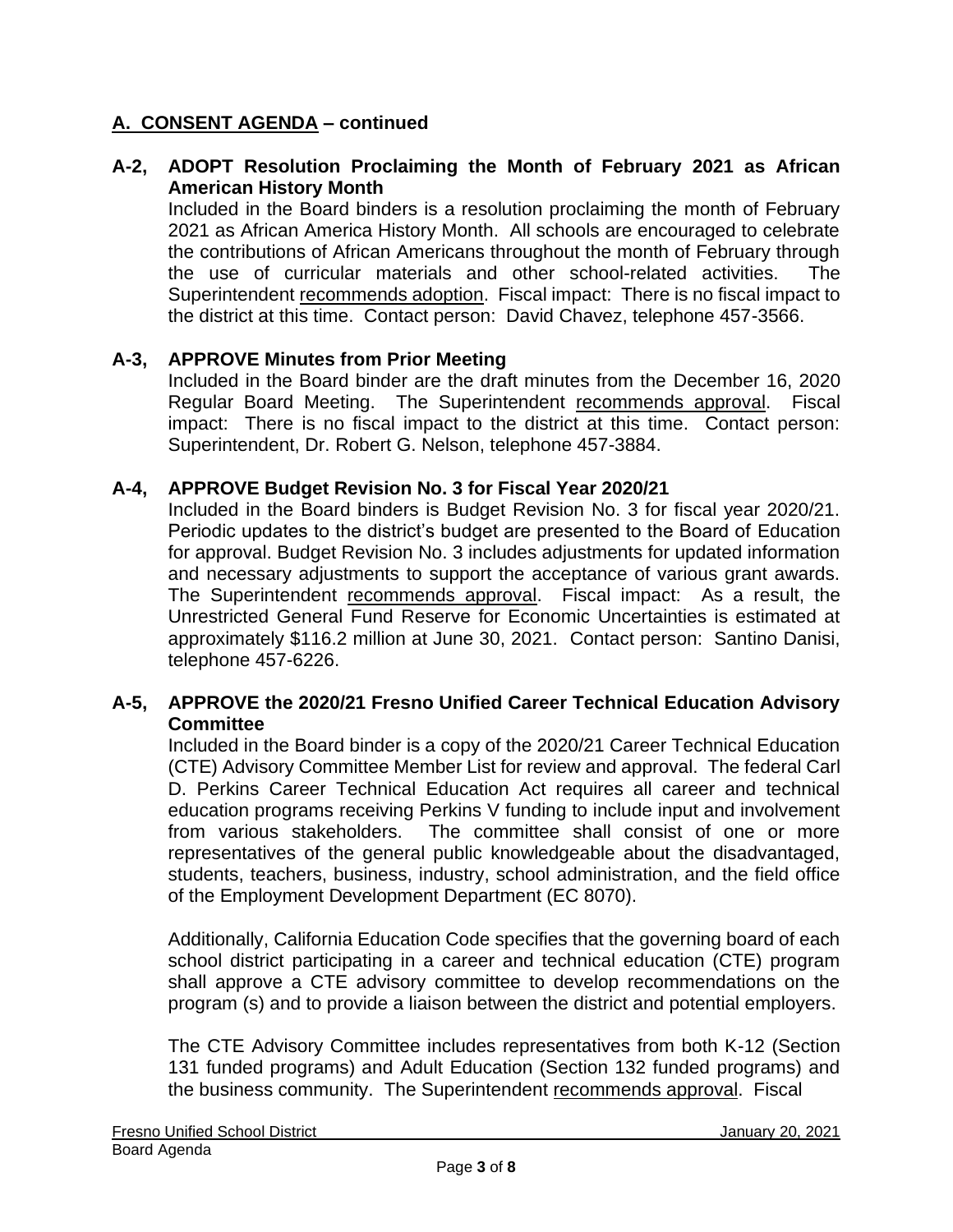impact: There is no fiscal impact to the district at this time. Contact person: Kim Mecum, telephone 457-3731.

### **A-6, APPROVE Award of Request for Proposal 21-13, Student Internet Service Beyond Campus: Wireless Broadband Solution**

Included in the Board binder is information on Request for Proposal (RFP) 21-13, to implement and maintain a private LTE network that improves student internet access beyond school campuses. This project begins the build-out of private LTE delivering internet service for students within southwest and southeast Fresno. This project is part of the Connect2Learn Initiative – a multi-layered approach to improve equitable internet access for students (Connect2Learn Brief is available in board binders). Staff recommends award to the best value bidder: Netsync Network Solutions (Long Beach, CA). The Superintendent recommends approval. Fiscal impact: Sufficient funds in the amount of \$1,400,000 are available in the CARES Act budget for implementation and \$150,000 is available in the Information Technology budget for annual software maintenance. Contact person: Kurt Madden, telephone 457-3868.

### **A-7, APPROVE Award of Bid 21-23, Public Address Intercom Equipment**

Included in the Board binder is information on Bid 21-23, to establish fixed unit pricing for equipment to be installed to improve public address systems at district schools. The Board approved standardization of CareHawk equipment on January 30, 2019, which provides the authority to require these systems for district projects. The CareHawk public address system enhances safety and security by enabling operation of public address, intercom, bell scheduling and district-wide emergency alert notifications. Staff recommends award of the bid to the lowest responsive, responsible bidder: EKC Enterprises, Inc. (Fresno, California) \$385,140. The Superintendent recommends approval. Fiscal impact: Sufficient funds in the amount of \$385,140 are available in the Measure X Fund – Deferred Maintenance. Contact person: Karin Temple, telephone 457-3134.

#### **A-8, APPROVED Proposed Revisions for Board Policies**

Included in the Board binders are proposed revisions for the following seven Board Policies (BP):

- (DELTE) BP 5112.2 Exclusions from Attendance
- BP 5113.1 Chronic Absence and Truancy
- BP 5126 Awards for Achievement
- (NEW) BP 5141.5 Emotional Well-Being and Mental Healt
- BP 5145.7 Sexual Harassment
- BP 6020 Parental Involvement
- BP 6179 Supplemental Instruction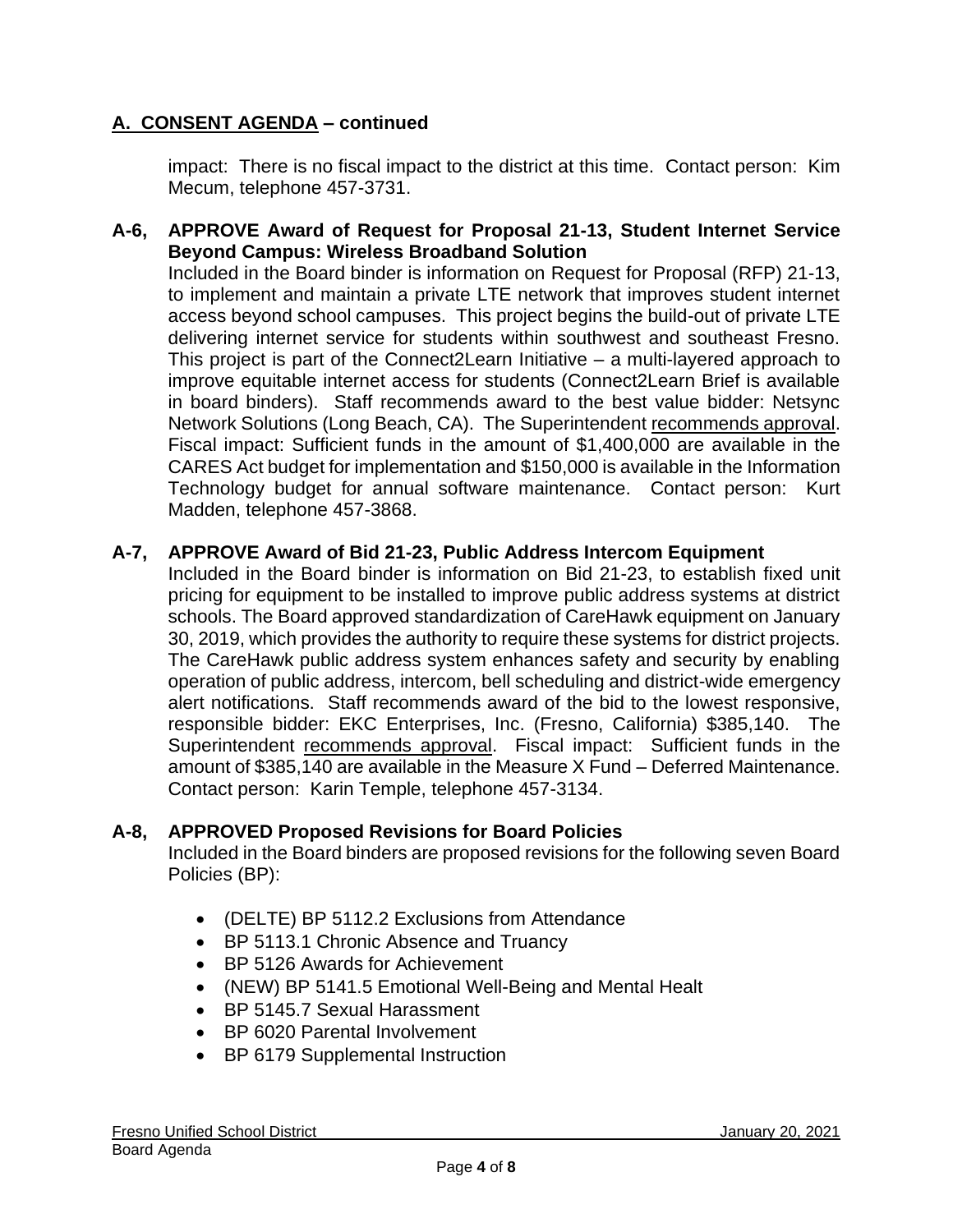These revisions meet the legal mandates recommended by the California School Boards Association (CSBA) and best practices. The Superintendent recommends approval. Fiscal impact: There is no fiscal impact to the District. Contact person: David Chavez, telephone 457-3566.

### **A-9, APPROVE the 2021 List of Board Member Committee and Organization Assignments**

Included in the Board binders is the 2021 list of committees and organizations to which Board Members are appointed each year. The Board President recommends approval. Fiscal impact: There is no fiscal impact to the district at this time. Contact person: David Chavez, telephone 457-3566.

### **A-10, DENY Claim GL20-0928-5183**

Included in the Board binders is a Claim for Damages by Jovan Mendez, case GL20-0928-5183. The Superintendent recommends that the Claim be denied, and the matter referred to the district's Executive Director of Benefits and Risk Management for further handling. Fiscal impact: There is no fiscal impact to the district at this time. Contact person: Santino Danisi, telephone 457-6226.

#### **A-11, RATIFY Change Orders for the Projects Listed Below**

Included in the Board binders is information on Change Orders for the following projects:

- Bid 19-42 Sections B, C and D, Lighting Improvements at Various Schools Phase 3: (Section B) Heaton, Manchester, Mayfair, Norseman, and Phoenix Academy Elementary Schools and Fresno High School; (Section C) Balderas, Calwa, Greenberg, and Storey Elementary Schools, Terronez Middle School, and Sunnyside High School; (Section D) Hidalgo, Leavenworth, and Lowell Elementary Schools, Edison High School, Cesar Chavez Adult School, and The Center for Professional Development Change Order 3 (Sections B, C, D) presented for ratification: \$-14,159
- Bid 19-51 Sections B and C, Mechanical Improvements for Malloch Elementary School and Tehipite Middle School Change Order 3 (Tehipite) presented for ratification: \$74,466
- Bid 20-11, Ericson Elementary School Early Learning Building Construction and Interim Housing Infrastructure Change Orders 4 and 5 (Early Learning Building) presented for ratification: \$93,029
- Bid 20-30, Roosevelt High School Cafeteria Modernization Change Order 1 and 2 presented for ratification: \$226,470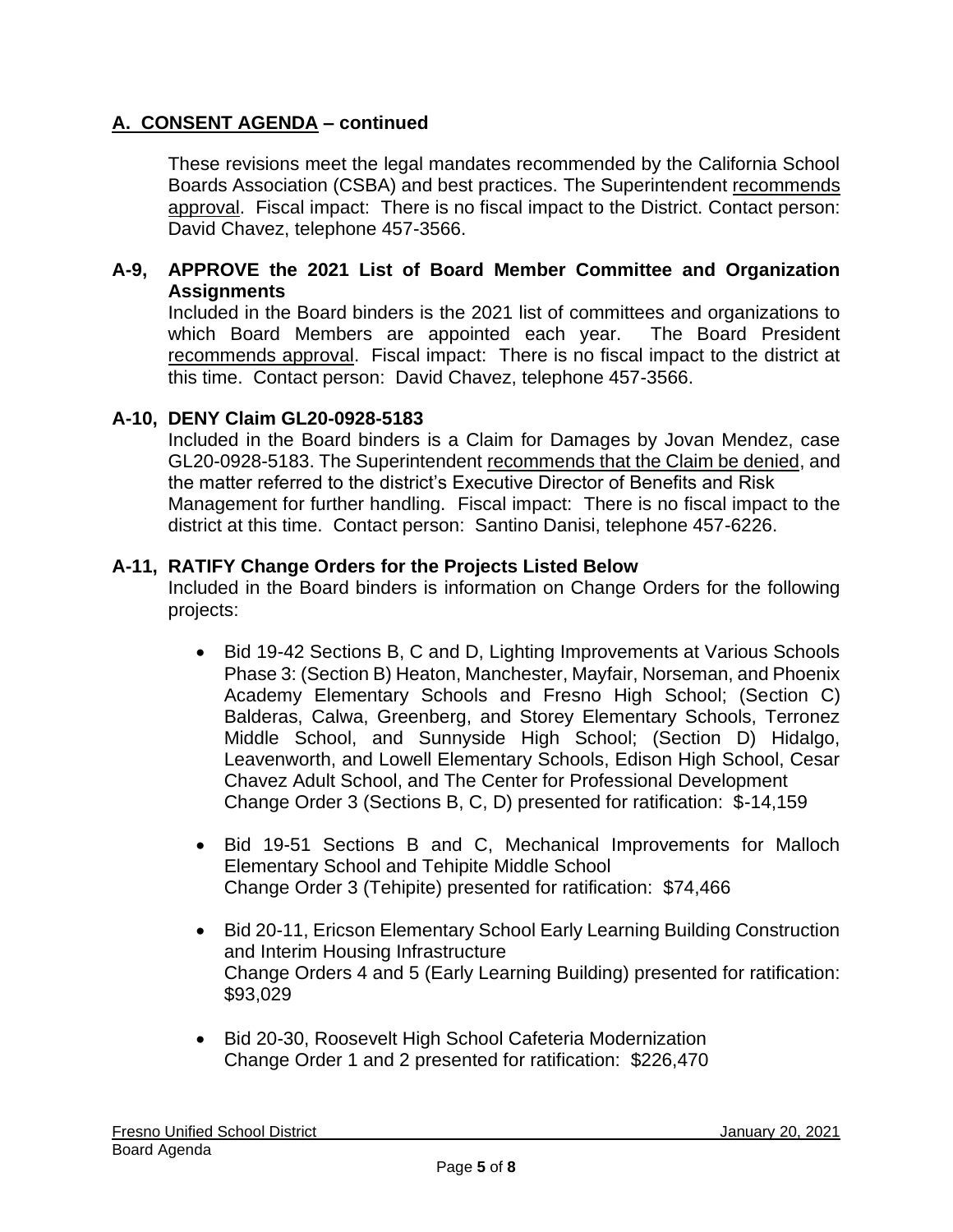- Bid 20-34 Section A, Gibson, Holland, Manchester Elementary Schools Multipurpose Building HVAC Upgrades Change Order 1 presented for ratification: \$2,284
- Bid 20-34 Section B, Powers-Ginsburg Elementary School, and Baird Middle School, Multipurpose Building HVAC Upgrades Change Orders 1 and 2 (Powers-Ginsburg) presented for ratification: \$31,932 Change Orders 2 and 3 (Baird) presented for ratification: \$27,359
- Bid 20-48, Computech Middle School Parking Lot Improvements and Modular Classroom Infrastructure Change Orders 1 and 2 (Modular Infrastructure) presented for ratification: \$-11,078 Change Orders 2 and 3 (Parking Lot) presented for ratification: \$43,805

The Superintendent recommends ratification. Fiscal impact: Sufficient funds in the amount of \$392,157 are available in the Measure X Fund for Bids 19-42, 19- 51, 20-30, 20-34, and 20-48 (Parking Lot); \$81,951 is available in the School Facilities Fund for Bids 20-11 and 20-48 (Modular Infrastructure). Contact person: Karin Temple, telephone 457-3134.

# **A-12, RATIFY the Filing of Notices of Completion**

Included in the Board binder is a Notice of Completion for the following project, which has been completed according to plans and specifications.

• Bid 20-37, Edison High School Athletic Track Replacement

The Superintendent recommends ratification. Fiscal impact: Retention funds are released in accordance with contract terms and California statutes. Contact person: Karin Temple, telephone 457-3134.

# **END OF CONSENT AGENDA (ROLL CALL VOTE)**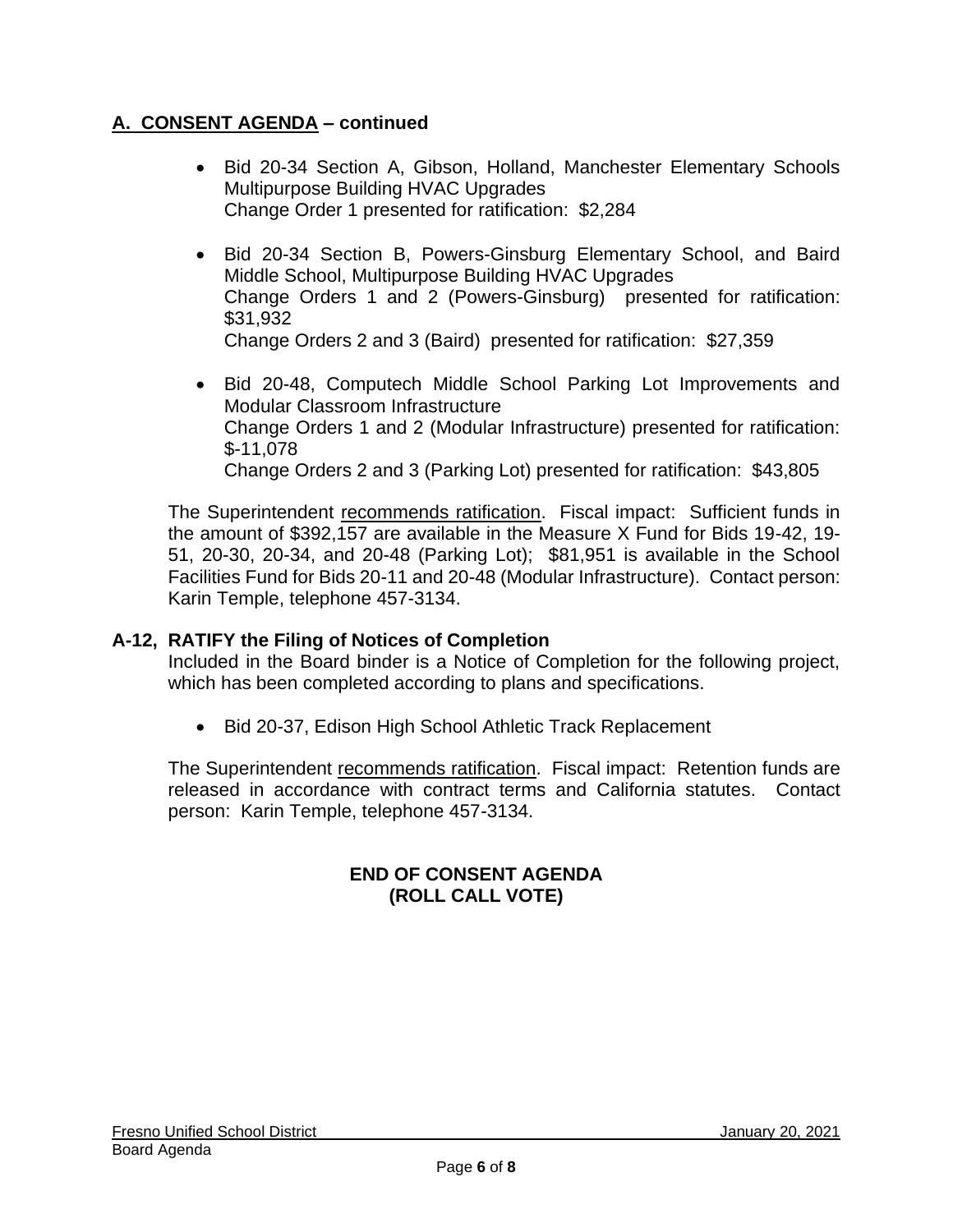# **UNSCHEDULED ORAL COMMUNICATIONS**

In accordance with Executive Order N-29-20 Paragraph 3, the January 20, 2021 Board of Education meeting will be held via teleconferencing. Individuals who wish to address the Board may do so by:

- Submitting an email to [publiccomment@fresnounified.org;](mailto:publiccomment@fresnounified.org) or
- Leaving a voice message by calling 559-457-6222 (voice message will be transcribed).

Please include your name, agenda item number or subject matter being addressed, along with a 250-word description of the subject matter being addressed. Emails and voicemails received by no later than 8:00 p.m. on January 19, 2021 will be part of the record for the Board's information and/or discussion, will be posted on [www.fresnounified.org/board](http://www.fresnounified.org/board) and will be included in the minutes. Please note that consistent with Board Bylaw 9323, any statements submitted for public comment that are inappropriate in nature, including, but not limited to statements that are obscene, threatening or substantially disruptive to school operations, will either be redacted, or will not be posted.

Members of the public with questions on school district issues may submit them in writing. The Board will automatically refer to the Superintendent any formal requests that are brought before them at this time. The appropriate staff member will furnish answers to questions.

# **B. CONFERENCE/DISCUSSION AGENDA**

# **\*6:30 P.M.**

**B-13, PRESENT and DISUCSS Update on the Proposed Program and Facility for the New Ventura & Tenth School**

This presentation will update the Board of Education on the proposed facility and program designs for the new campus located at Ventura and Tenth. Included in the presentation will be an update on Career Technical Education (CTE) facilities and CTE pathways for the new facility to show alignment to local workforce development needs. Fiscal impact: Sufficient funds in the amount of \$60 million are available in the Measure M Fund. Contact person: Kim Mecum, telephone 457-3731.

# **\*6:50 P.M.**

# **B-14, PRESENT and DISCUSS Overview of Governor's 2021/22 Proposed State Budget**

Governor Newsom is scheduled to release his 2021/22 Proposed State Budget on January 10, 2021. Staff will present an overview of the 2021/22 Proposed State Budget to the Board of Education on January 20, 2021. Fiscal impact: There is no fiscal impact to the district at this time. Contact person: Santino Danisi, telephone 457-6226.